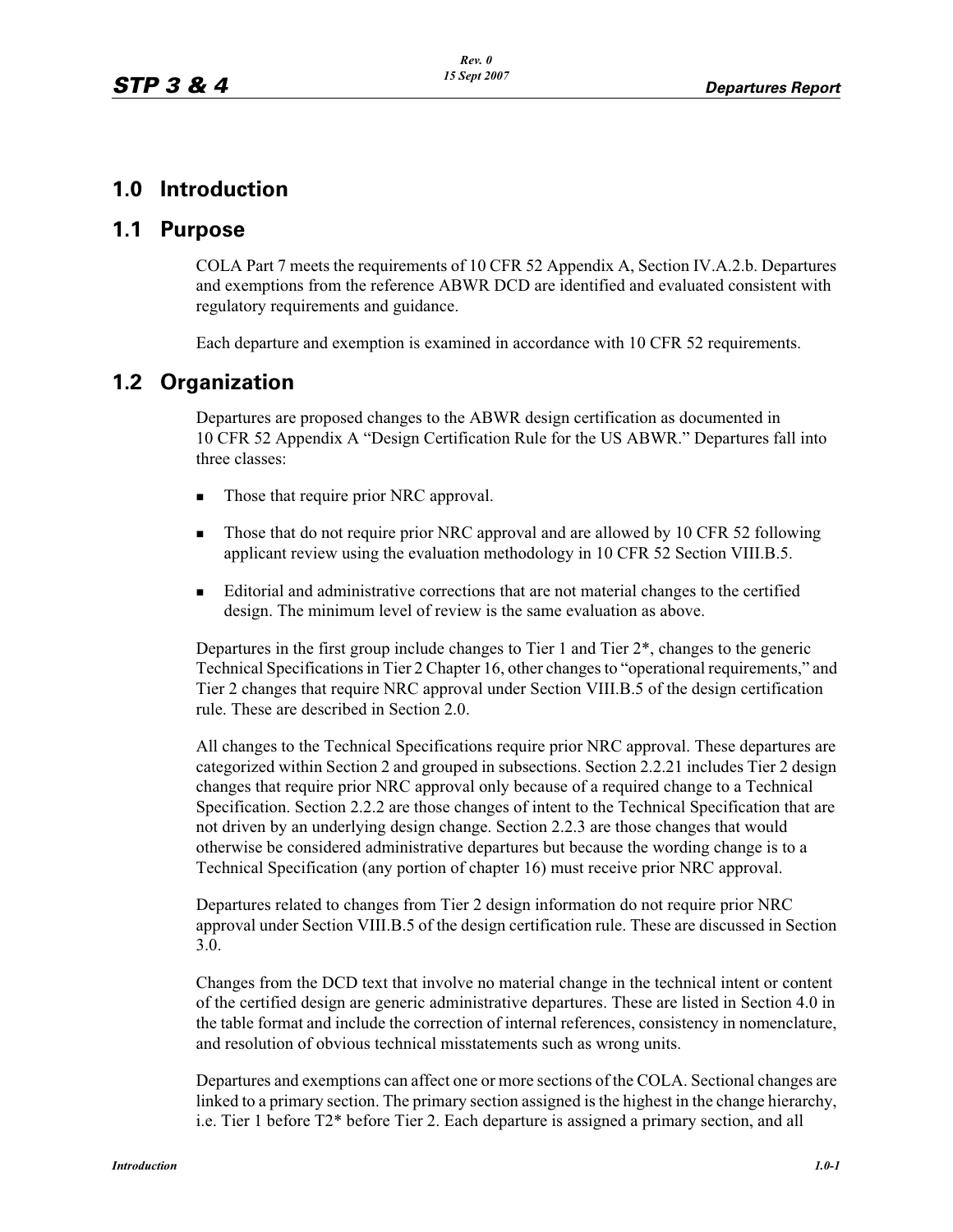secondary sections follow. A cross-tabulation of affected sections against the primary section is also provided.

Departures are also designated as either standard (prefixed as STD), applying to STP 3 & 4 and all subsequent applications that reference the ABWR, or site-specific, applying only to this STP 3 & 4 COLA (prefixed STP.)

A separate table is provided in Section 5.0 for those drawings and figures transmitted in FSAR Chapter 21 that are changed as a result of a departure. These are organized both by departure vs. drawing and drawing vs. departure for reviewer convenience.

#### **1.3 Report Format**

Section 2.0 is a compilation of those reports for departures that require prior NRC approval. Each report includes a description of the conceptual change that explains the reasoning for the change. The description explains both the primary affected section and all secondary affected sections. Each description includes the regulatory justification base(s) under which the Commission may grant the departure. A summary of the safety evaluation performed prior to application submittal is also provided as well as any references to, for example, submitted license topical reports or post-certification rulemaking actions.

Section 3.0 is the compilation of those reports for which prior NRC approval is not required per 10 CFR 52. These contain a description of the change and a summary of the written evaluation of the changes under section X.A.3 of the design certification rule. These summary reports are similar in format and level of detail as reports submitted by operating reactors as required by 10 CFR 50.59. The written evaluations are performed per procedure and the final written evaluations are documented in the design record files and are retained for the life of the plant*.*

Section 4.0 is a tabulation of the administrative departures identified in developing the STP 3  $&$  4 COLA. These have been screened using the "50.59-like" process and do not require NRC approval under Section VIII.B.5 of the design certification rule because they do not impact:

- -Any design function.
- -Method of performing or controlling a design function.
- -An evaluation for demonstrating that the intended design function will be accomplished.

Section 5.0 collects and summarizes information in the form of tables contained in Sections 2.0, 3.0 and 4.0.